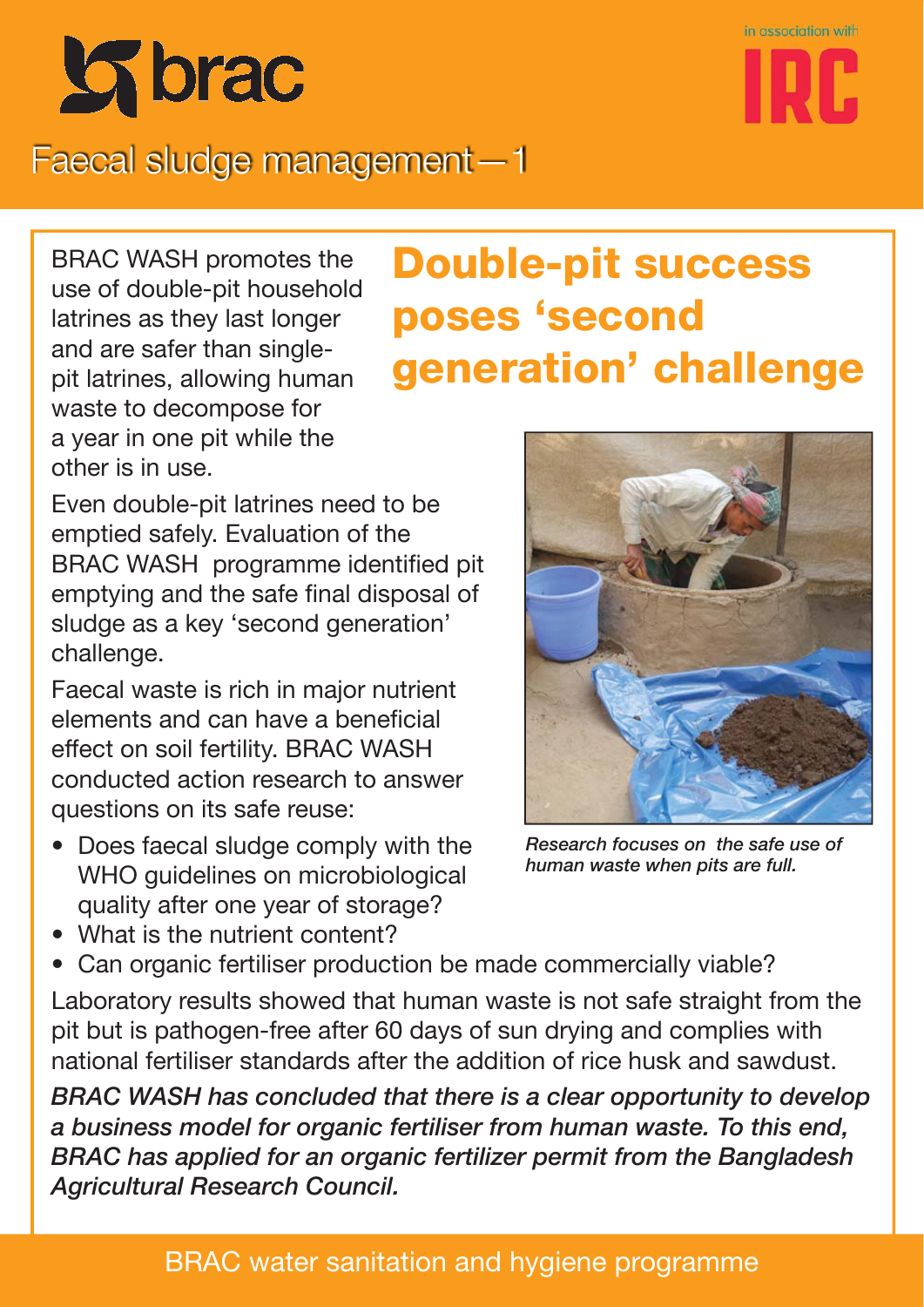

Faecal sludge management—2



### **Main findings from** *laboratory testing*

- *Faecal sludge meets the WHO standard for pathogens after treatment and sun drying*
- *Drying for seven days reduced the E.coli content to zero in all samples*
- *Drying for 60 days resulted in the complete removal of pathogens*
- *Dried faecal sludge meets the Bangladesh macro- and micronutrient standards for organic fertiliser*
- *Phosphorus (P) and Nitrogen (N) and other micro nutrient contents were up to the required standard*
- *Potassium (K) and pH were below stipulated values in most cases. However, the addition of ash will increase both the K and pH content*



**Helminth viability reduction with sun drying** e. After as day America day After 30

#### BRAC water sanitation and hygiene programme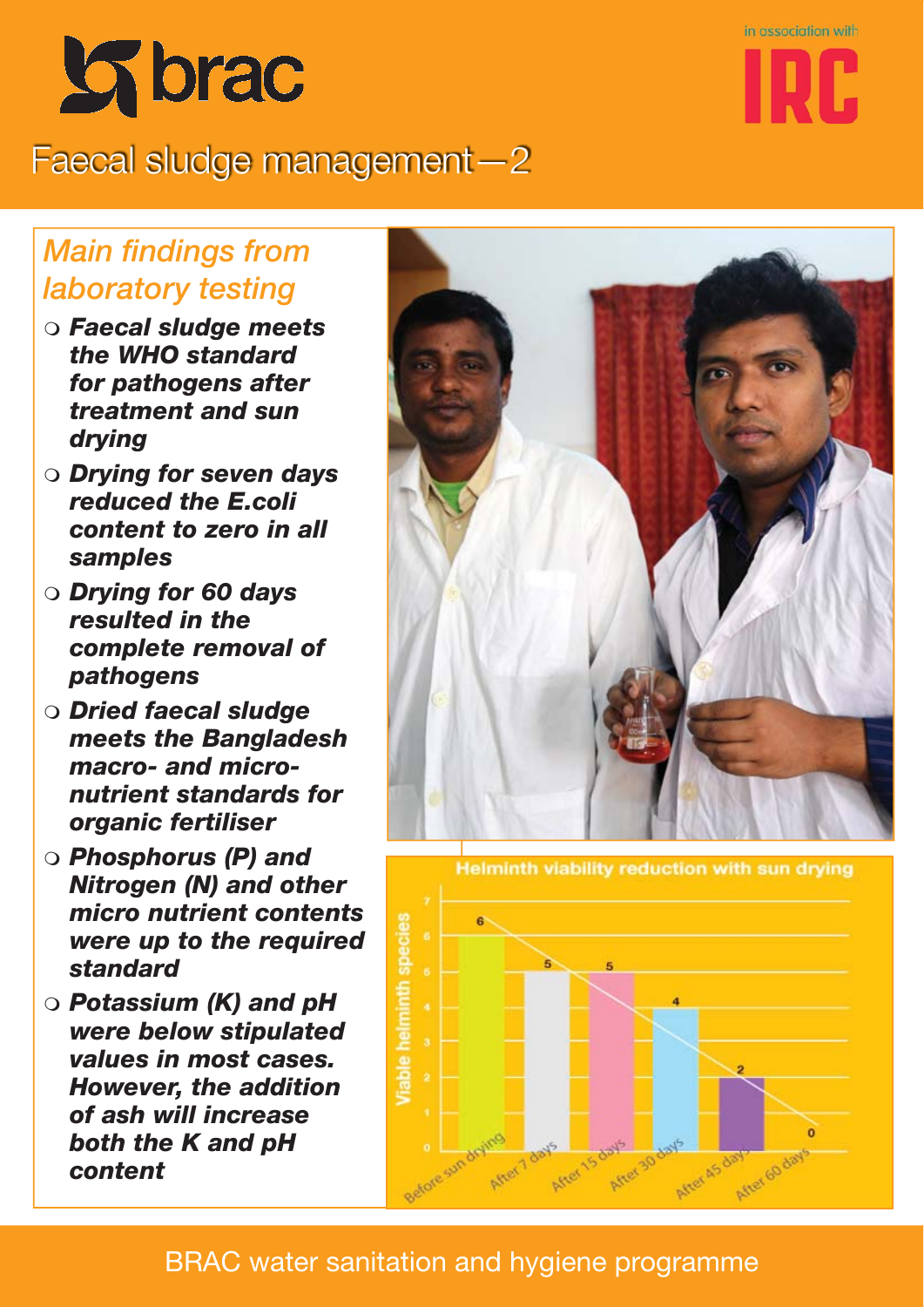

in association with

## Faecal sludge management—3



*Reshma Khatun and Bablu Rahman from Jessore had success using compost from faecal sludge*

# **Faecal compost field trial**

#### **10% higher rice yields with organic compost**

- *Fields fertilised with the faecal sludge-based fertiliser gave higher yields than traditional practices*
- *Rice grown with faecal sludge showed a 10% increase in yield over crops grown with chemical fertiliser*
- *Disease and pest control were the same as for other organic fertilisers*

#### **Findings from market survey**

- *Farmers want organic fertiliser but say commercial products are low quality and expensive*
- *Fertiliser dealers and pit emptiers have expressed an interest*
- *Some farmers use raw faecal sludge to get higher yields*
- *There is a need to generate awareness among farmers and consumers*

#### BRAC water sanitation and hygiene programme